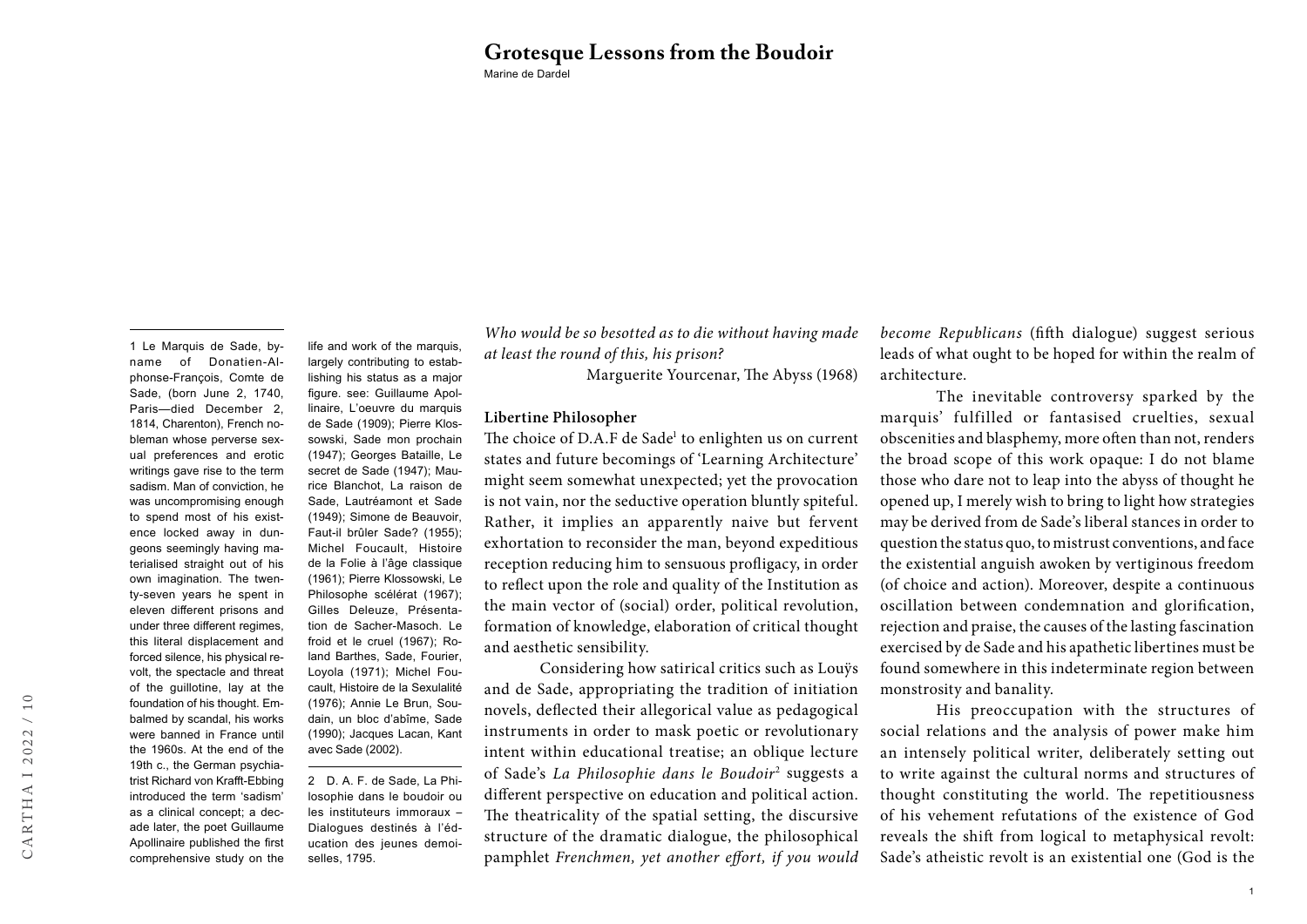3 ibid. 2. About Ideology and offence, see further: "[…] Among the many reasons for the offence this text may cause us is our own tendency to fall into the ideological trap of justifying the unjustifiable: […] Any attempt to identify Sade with a totalitarian ideology of any kind "only ends up passing judgement on the person who attempts it." For it seems as if the person making that attempt "has been simultaneously terrified and fascinated by the feelings that Sade's text awakens in him, and has hastily repressed these criminal urges by dumping them into that area still known as absolute historical evil." Thus, our disgust at reading parts of Sade derives as much from our emotion at the revelation of our criminal tendencies as from our aversion to Sade; "there is always a moment when the mind cannot bear to be confronted with its latent criminality."

6 ibid. 5.

7 see: Annie Le Brun & John Phillips, Sade or the first theatre of atheism, Paragraph, March 2000, Vol. 23. No. 1, Sade and his Legacy.

4 see: Beatrice Fink, The case for a Political System in Sade, 1972.



ilege of childhood to reconquer one's sense of physical sovereignty." [Eric Rondepierre, 'Confidential Report', Lectrice 2 (Jaeggy) Photogramme (Galerie le bleu du ciel)]

> 5 Annie Le Brun, Sade, A Sudden Abyss, Translated by Camille Naish, City Light Books, San Francisco, 1990.

most revolting *lack of being*); not unlike the artistic revolt before the irreconcilable conflict between form and content (where 'blank' space might be the most intolerable *lack of meaning*).

## **Naturalistic Venture**<sup>3</sup>

Subsequently to this atheistic revolt, Sade replaces the transcendent God and the supremacy of Reason by prioritising Nature: of the infinite ambivalence of the natural world, of it's vivifying principles of brutality and violence, he derives the features upon which to build his account of the universe. Nature stoically creates and obliterates, with little concern for the fate and form of any mound of flesh, as the annihilation of moulded creatures implies the chance to recast them anew. Sade emphasises the continuity of humans and other animals. His libertines strive to equate Nature through a process of estrangement and, paradoxically, of disembodiment: personal preferences and any kind of self-interest, preoccupations for the consequences of their deeds, empathy for victims' sufferings are radically eliminated. Sade's apathetic characters aim at something beyond any particular expression of cruelty; they aspire to an activity that can persist unhindered and unobstructed.4 A mechanical dehumanisation, a metaphorical decapitation, a metaphysical pursuit, in order to stoically engage with the universe and live in accordance with Nature.

# **Ingenuous Poetry**

Sade referred to himself as a philosopher describing life as endless flux and destruction and, holding that total harmony would destroy the natural order, asserted the moral attitude of the revolutionary. Indeed, "[he] never stopped expropriating man from within himself and giving him back to the world"<sup>5</sup> without realising this was the gift of all great poets, the great privilege of childhood to reconquer one's sense of physical sovereignty. Breton already pointed out to Sade's 'innocent ferocity' of childhood in his *Anthology of Black Humour*; Le Brun's surrealist lineage is accredited for a profoundly poetic approach to the marquis, and a vigorous opposition to any kind of doctrine: "it is in the nature of ideologies to produce ideas without bodies, ideas that only develop at the expense of the body;  $[...]$  – poetry speaks of nothing else."6

# **Against Deontology**<sup>7</sup>

The discourse of Sade's libertines is invariably built according to the method of paradoxical praise: demonstrations sustained by the strength and amount of converging examples in order to prove that the norm interiorised by the individual, and deemed by him as universal, is but a prejudice contradicted by other practices. No fact could be moral or immoral in itself as there are no facts at all, merely interpretations. Such moral and philosophical relativism strips all signifiers bare of their meaning. The terms 'vice' and 'virtue' are no longer the two categories of an immutable moral typology, they solely categorise in a contingent manner a reality that is neutral in itself. Through the eyes of his characters, he describes the hallucinatory spectacle of a uniform reality – consisting of crimes and debaucheries endlessly repeated – not unlike the sanguinary displays he witnessed from the depth of his prison. Countless executions and the bloodcurdling strike of the guillotine, the nauseating sameness of years spent in isolation, the maddening solitude of prison – were submitted to the same harrowing law of endless repetition. Against the backdrop of the revolution, the crimes he describes become tainted with a bitter irony. He strives to condemn historical progressivism interspersed by the successive overrun of previous flaws, where we are but powerless pawns facing the absurd repetition of the same crimes and witnessing the nonsensical stuttering of History. Sade foreshadows Nietzsche in many regards; he too, philosophises with a hammer, as every case he exhibits tremors of the doxa of his time.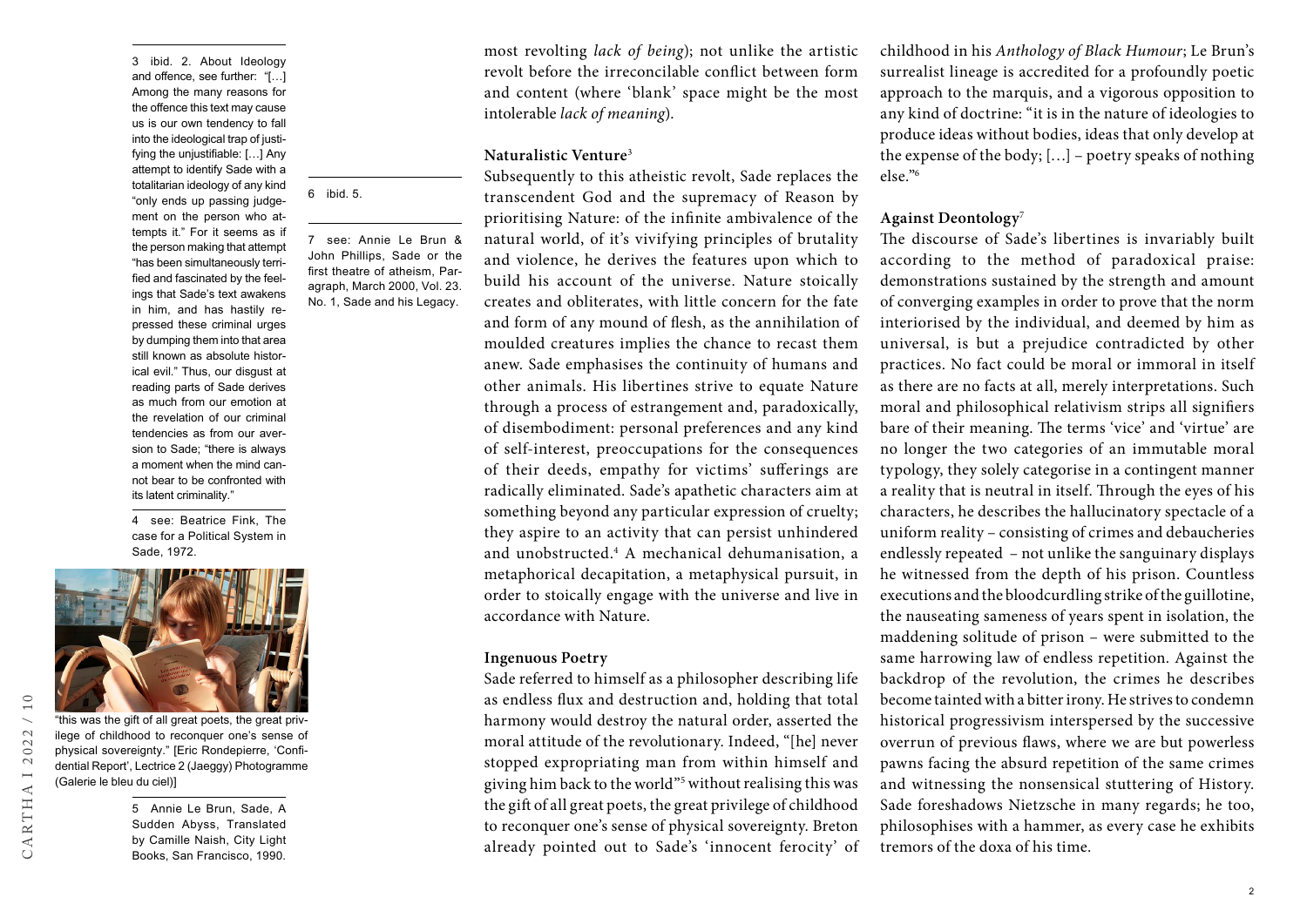8 see: John Phillips, Obscenity Off the Scene: Sade's "La Philosophie dans le boudoir," The Eighteenth Century, Summer 2012, Vol. 53.

No. 2. <sup>11</sup> Peter Stallybrass & Allon White, The Politics and Poetics of Transgression, 1986.

9 Mikhail Bakhtin, Rabelais and His World, 1984.

10 Ibid. 9. 19-20.

12 Julie C. Hayes, "Aristocrate ou Démocrate? Vous me le direz:" Sade's Political Pamphlets, 1989.

13 Sebastiano Serlio, Regole Generali di Architettura, 1545.

**Theatrical Body**<sup>8</sup>

It was during his imprisonment in the 1780s that Sade wrote the greater part of his theatre, unfolding his singular atheism and bringing his interdependence of mind and body into play. Unlike other philosophers of this time, he goes further than to set the sovereignty of his mind against the illusion of a divinity. For Sade, this sovereignty is established by the reality of the body alone, which is why the theatre, insofar as it functions as the site of bodily incarnation, will offer him the best means of taking free thinking beyond the limits of philosophy. Sade's novels brought philosophy onto the stage, he made it physically present through a veritable theatricalisation of thought which begins by asserting itself as much as a critique of theatre by philosophy as of philosophy by theatre. He thus introduced the body into the philosophical debate. Just as he had himself been educated by the Jesuits who saw theatre as a pedagogical instrument of first order, he went on exploiting the dramatic space of the stage to unravel his acid critique of modernity and hopefully educate his contemporaries.

#### **Satirical Carnival**

Throughout Sade's libertine works, there is evidence of a carnivalesque spirit which Mikhail Bakhtin<sup>9</sup> identified as a 'rehabilitation of the flesh' characteristic of the Renaissance in reaction against the ascetic Middle Ages, but which he declared virtually absent from the desperately 'abstract' Enlightenment. A consequence of Sade's focus on the body is the implication of the carnivalesque which also has a politically subversive impact: inversion of all official hierarchies accompanied by what Bakhtin called 'grotesque realism': "The essential principle is degradation, that is, the lowering of all that is high, spiritual, ideal, abstract; it is a transfer to the material level, to the sphere of earth and body in their indissoluble unity."10 In the P*hilosophie dans le Boudoir*, the reversed focus of philosophical thinking from the mind to the body is accompanied by

a savage black comedy that indeed corresponds closely to Bakhtin's 'grotesque realism' as a positive political force. The entire dialogue can be read on a political level as inverting all hierarchies in ironic echo of the Revolution.11 The *Boudoir* is truly carnivalesque insofar as it operates the inversion of the low and the high, the official and the popular, the grotesque and the classical. Depicting the body as 'multiple, bulging, over- and undersized, protuberant and incomplete,' ambivalent fragments longing for hybridising to achieve the illusion of determinacy.

# **Transparent Institutions**

The political and educational quality of Sade's pamphlets tend to be overshadowed by the common condemnation of deviant figures, censoring outcasts declared unfit for a righteous society. The marquis was prey to conflicting notions on society, government and class structure. He was obsessed with the dissection of the structures and nature of power, with indeed a certain pedagogical quality: how might the revolution be communicated? There is also the recurring theme of transparency: immediacy, publicity, radiant virtue, freedom from plots. Transparency is both the key and the trap – not only the solution sought through pedagogy but also the presupposed state of things hence obviating the need for pedagogy.12 This paradox corrupts the hierarchies and systems inherent to the Institution. Under these circumstances, is the refusal of Sadism still a necessary posture?

#### **Grotesque Scenery**

If all the world is a stage, our cities – and hence architecture schools where discourse emerges – certainly seem to have become the parodic backdrop to a nonsensical play, a cacophonous comic scenery<sup>13</sup>: disjointed positions, fragmented visions, erratic laments and foolish scansions desperately seeking for attention. Layered screens and plots, commissions and partitions,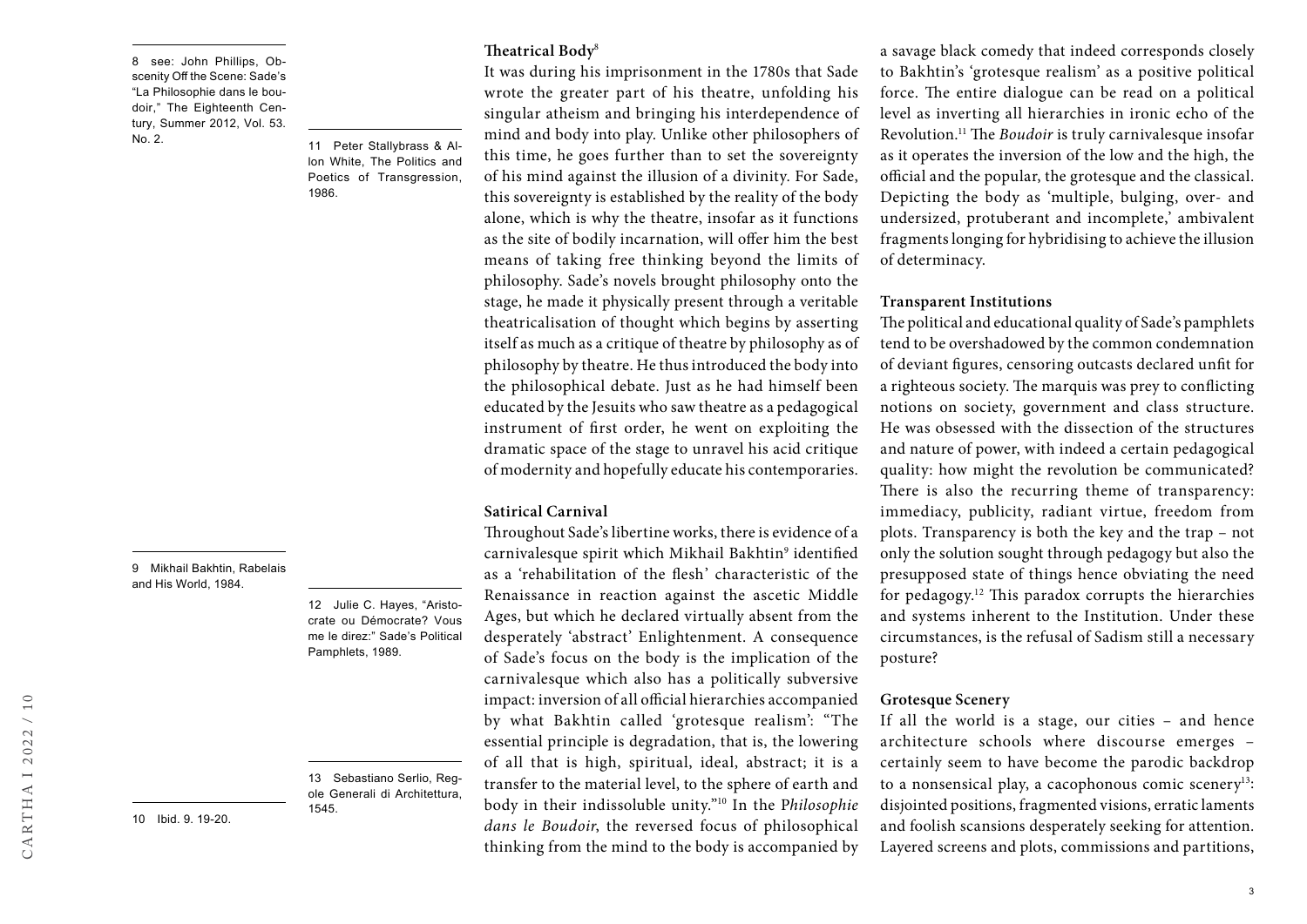14 Todd Cronan, Paul Valéry's Blood Meridian, of How the Reader became a Writer, 2011.

15 Paul Valéry, Degas, Danse, Dessin, 1936.

1959.

16 "La beauté déteste les idées. Elle se suffit à ellemême. Une œuvre est belle comme quelqu'un est beau. Cette beauté dont je parle… provoque une érection de l'âme. Une érection ne se discute pas… Notre époque se dessèche à force de parlotes et d'idées." Jean Cocteau, Poésie Critique 1,

17 Glossing Valéry and Bacon, in his Logic of Sensation (1981), Deleuze explains the crucial difference between the violence of form and the violence of representation: "The former is inseparable from its direct action on the nervous system, the levels through which it passes, the domains it traverses: being itself a Figure, it must have nothing of the nature of a represented object." (FB, 32/38)

multiplied in the name of transparency – rendering the space of debate all too opaque after all. Time has come to reclaim the central political void and, borrowing from Sade, to overlay tragic and satiric sceneries before ultimately placing the body in the centre of the stage. The contemporary set (of both the city and the place it is thought and taught) would extend towards infinity (unobstructed vanishing point); humility should prevail (no frontal views); indefinite lines, shifting shapes and dynamic forces (suggested by the rustling satirical landscape) could embrace change, tropisms and tensions: the rise of a truly grotesque scenery where philosophical doubt, positive political forces, poetry and lyricism converge.

## **Sadistic Endeavour**<sup>14</sup>

Delacroix, Baudelaire and Wagner: a trinity of artists bent on dominating other minds by sensuous means. The beholder has no hope to resist the forces playing him like an instrument. Now consider Michelangelo's *Sforza Chapel* (1561-64), Shinohara's *Tanikawa House* (1972) or Takamatsu's *Ark* (1983) – was it not also their ambition "to reach and as it were possess […] that tender and hidden region of the soul by which it can be held and controlled entire […] to enslave… and to bring us into bondage"15? The architect is at once scientist, composer, poet, actor, mechanic, fetishist, zookeeper: he must acquire adequate knowledge of psychology, physiology and probability; affecting others treated at once as selves, machines, animals. As a discipline, architecture is undisputedly a matter of force, every building is an action, any space a choreography. It must ultimately provoke, and thereby train to provoke, an erection of both the mind and the soul.<sup>16</sup>

#### **Learning Architecture**

Sade's satirical criticism and revolutionary exhortations exemplified by the dialogues staged in the *Boudoir* expose:

1) stoic disembodiment and estrangement, to equate Nature's creative and destructive processes;

2) poetic displacement and lyrical disruption, to reclaim childlike ingenuity;

3) paradoxical praise, to question norms and conventions;

4) the theatrical stage of bodily incarnation, to transgress the limits of philosophy;

5) carnivalesque distortion, satirical criticism and grotesque realism as positive tools of political thought, to overthrow status quo;

6) dissection of organs and structures of power, to fathom their literal and phenomenal transparency;

However unsettling, the Marquis' libertine philosophy inspires us to repress the generalised tendency towards demagogy. It instigates us to reclaim the institutional environment as a political space of discourse, of experimentation of *ethos*, *pathos* and *oikos* – striving for the radical discredit of the norm. Of course, daring to interfere with the majority and its established prejudices demands moral integrity, courage of convictions and fearless insolence. And if it implies assault and outrage, so be it. Ultimately, an Institution must train from individuality towards collective excess, rather than lead collective exhaust of individuality towards extinction. It must assume the trying role of the framework beyond which will be worked. Remembering that every inclusive attitude is by default an exclusionary position, it must not bow to the whims of the majority, of the average, yielding under the levelling forces of normalisation. It must provoke frantic creative impulses, teach all forms of pictorial violence<sup>17</sup> and instruct how to end up like an animal, completely numbed through intoxication, since otherwise we would be afraid of faltering. Learning to dare, to risk, to fail.

Could any less be expected from those who shape the space of bodily experience? From those who wish to build timeless stages reflecting cosmic orders and who claim to have probed the depths of